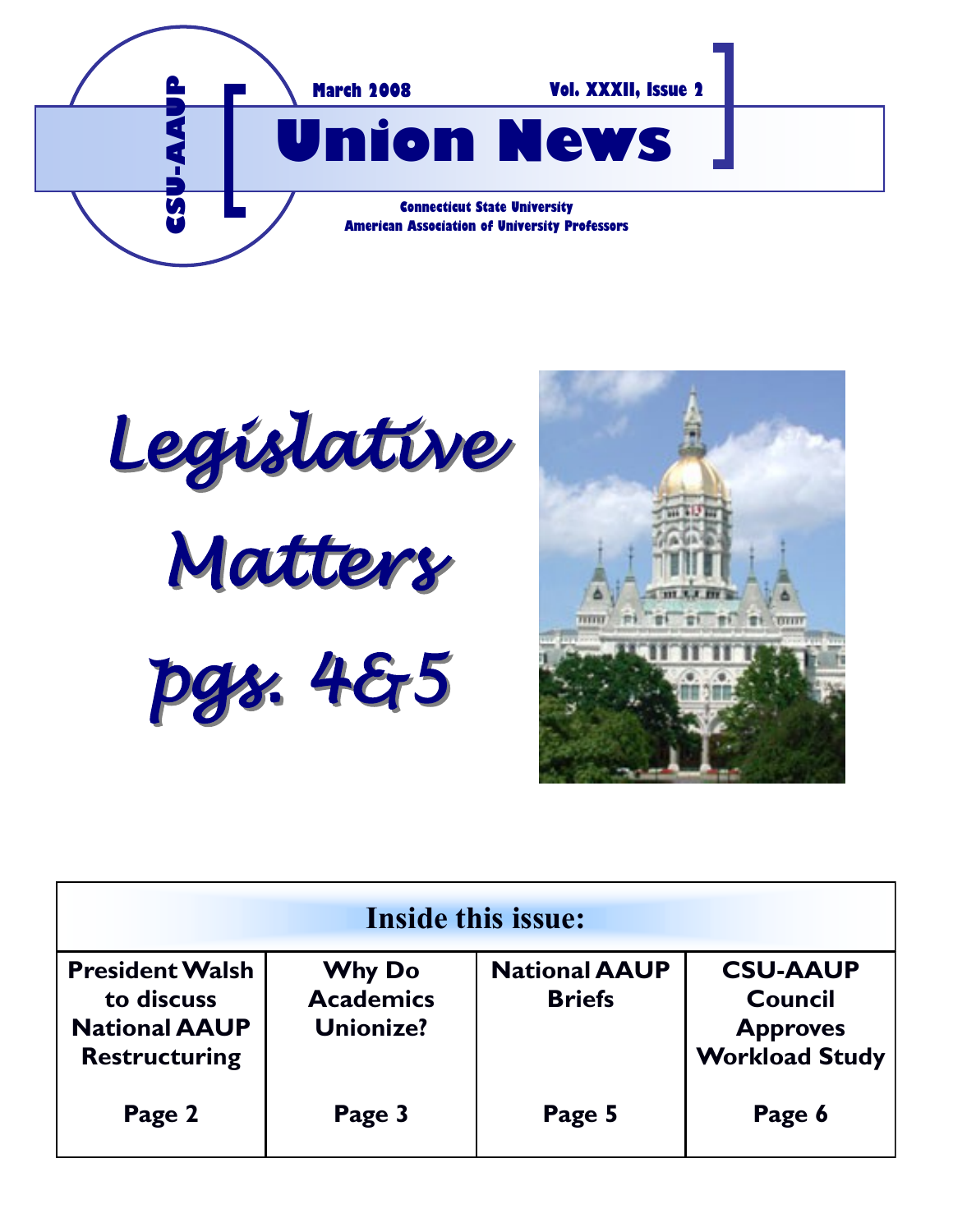#### **Dates to Remember**

- **April 15:** DEC submits evaluations and appropriate recommendations to the Dean for 2nd or later year renewals. Provost takes required action and informs penultimate year tenure candidates (August hires) and promotion candidates.
- **April 23:** ECSU-AAUP Chapter Meeting to discuss National AAUP's restructuring proposal, 12 noon-2pm, President's Dining Room
- **April 30:** CCSU-AAUP Chapter Meeting & discussion of National AAUP's restructuring proposal, 11:30am-1:30pm, CT Room
- **May 1:** Dean submits recommendations for 2nd or later year renewals.
- **May 8:** CT State Conference-AAUP Spring Meeting, Panel Presentation on "The Effect of the War on Terror on Campus Life", Yale Graduate Club, 6:00-9:00pm
- **May 15:** Board of Trustees awards promotions.

#### *Union News*

CSU-AAUP Central Connecticut State University Marcus White Hall, Rooms 305, 307 & 310 New Britain, CT 06050 Phone (860) 832-3790 Fax (860) 832-3794 Email: aaup@ccsu.edu Website: www.ccsu.edu/aaup/csu

> Editor: Ellen Benson Bensonell@ccsu.edu

CSU-AAUP President David Walsh will visit each campus to discuss National AAUP's Restructuring Proposal:

> **SCSU** Monday, March 24 1:00-2:00pm Engleman D 125

#### **WCSU**

Tuesday, April 1 3:30-5:30 pm Mid-town Campus Faculty Dining Room

#### **ECSU**

Wednesday, April 23 12:00 noon-2:00pm President's Dining Room

### **CCSU**

Wednesday, April 30 11:30am-1:30pm Connecticut Room

Read President Walsh's memorandum on restructuring at [http://www.ccsu.edu/aaup/csu/](http://www.ccsu.edu/aaup/csu/National%20AAUP%20Restructuring.pdf) [National%20AAUP%](http://www.ccsu.edu/aaup/csu/National%20AAUP%20Restructuring.pdf) [20Restructuring.pdf](http://www.ccsu.edu/aaup/csu/National%20AAUP%20Restructuring.pdf)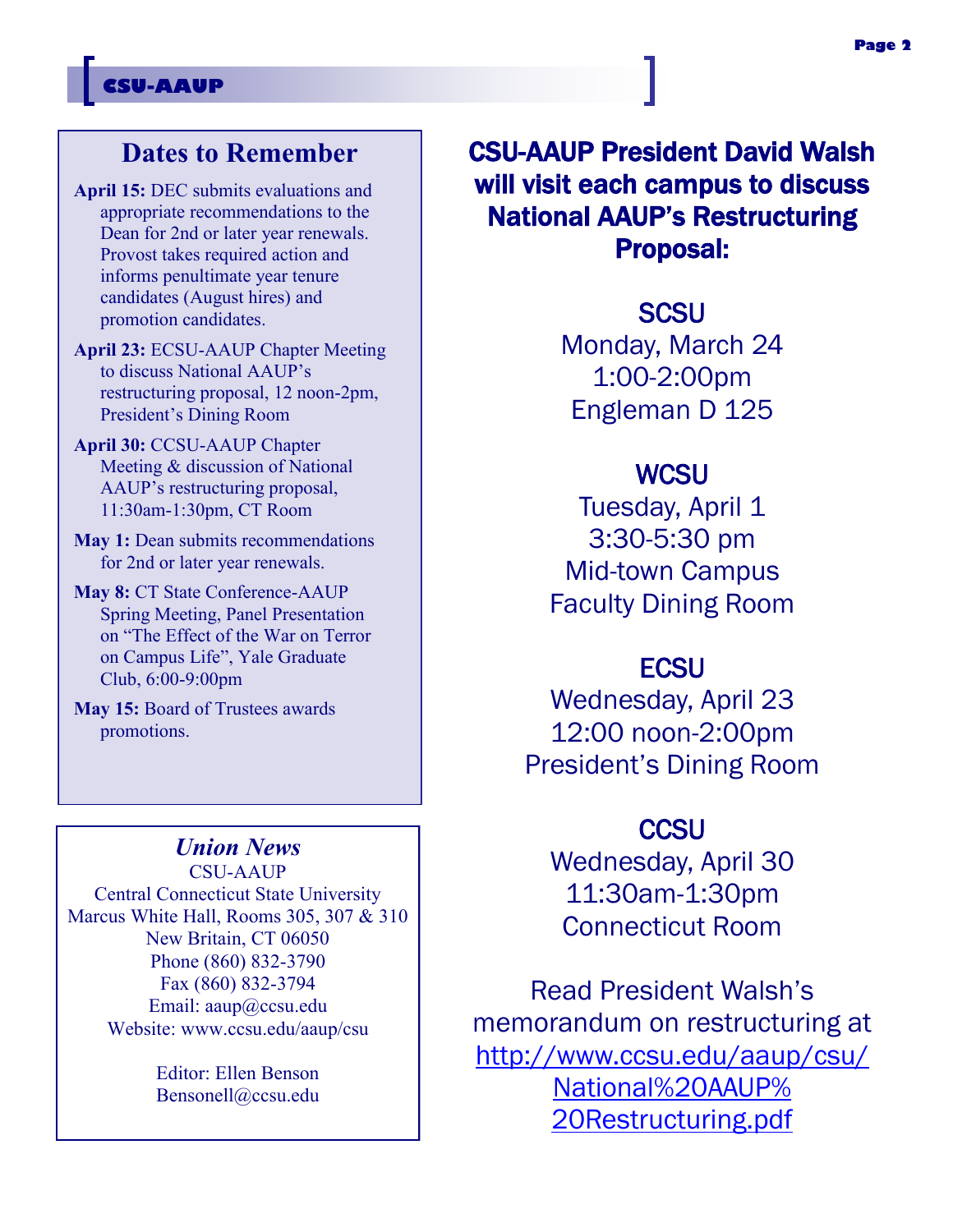### **Why Do Academics Unionize?**

Over the past thirty years, faculty and other members of the academic community have increasingly turned to unions to protect their individual rights, their shared role in institutional governance, and the standards and practices that guarantee the quality of American higher education. Unions have proven effective in struggles to defend tenure, protect academic freedom, and secure "a sufficient degree of economic security to make the profession attractive to men and women of ability." In this phrase from the 1940 Statement of Principles on Academic Freedom and Tenure, the American Association of University Professors and the Association of American Colleges (now the Association of American Colleges and Universities) made clear the connection between the well-being of the nation's faculty and the integrity of its educational system.

Because of our understanding of the importance of the faculty and other academic professionals in the maintenance of democratic ideals in American higher education, the AAUP has been the public voice of the academic profession since its founding in 1915. Consistent with our articulation and defense of professional standards, and after a decade and a half of engagement by local AAUP chapters in collective bargaining, the Association formed the Collective Bargaining Congress (CBC) in 1985 to help organize and strengthen the efforts of newly empowered AAUP collective bargaining chapters throughout the nation. Since then, collective bargaining chapters of the AAUP have developed a distinctive kind of unionism that responds to the missions of American colleges and universities.

#### **Unions & The University**

Over the centuries, academics have considered it an honor and a duty to defend the autonomy and integrity of their institutions against outside threats. Academic unions are the most recent in a long line of collegial structures forged to protect the rights and professional roles of academics.

Academic unions provide many benefits.

Unions enable faculty and other members of the  $\bullet$ academic community, who would be powerless alone, to safeguard their teaching and working conditions by pooling their strengths.

- Unions make it possible for different sectors of the academic community to secure contractual, legally enforceable claims on college administrations, at a time when reliance on traditional advice and consent has proved inadequate.
- Unions provide members with critical institutional analyses—of budget figures, enrollment trends, and policy formulations—that would be unavailable without the resources provided by member dues and national experts.
- Unions increase the legislative influence and political impact of the academic community as a whole by maintaining regular relations with state and federal governments and collaborating with affiliated labor organizations.
- $\bullet$ Unions reinforce the collegiality necessary to preserve the vitality of academic life under such threats as deprofessionalization and fractionalization of the faculty, privatization of public services, and the expanding claims of managerial primacy in governance.

- Excerpts from the Statement of Principles of the Collective Bargaining Congress, *AAUP Unionism: Principles & Goals*

CT State Conference-AAUP Spring Meeting:

#### *"Effect of the War on Terror on Campus Life"*

May 8, 2008 Yale Graduate Club 6:00-9:00pm

CSU-AAUP will pay \$15 towards the cost of attending for you and a guest. Often the local chapters agree to fund the rest of the cost. Call your local AAUP office to sign up or for additional information.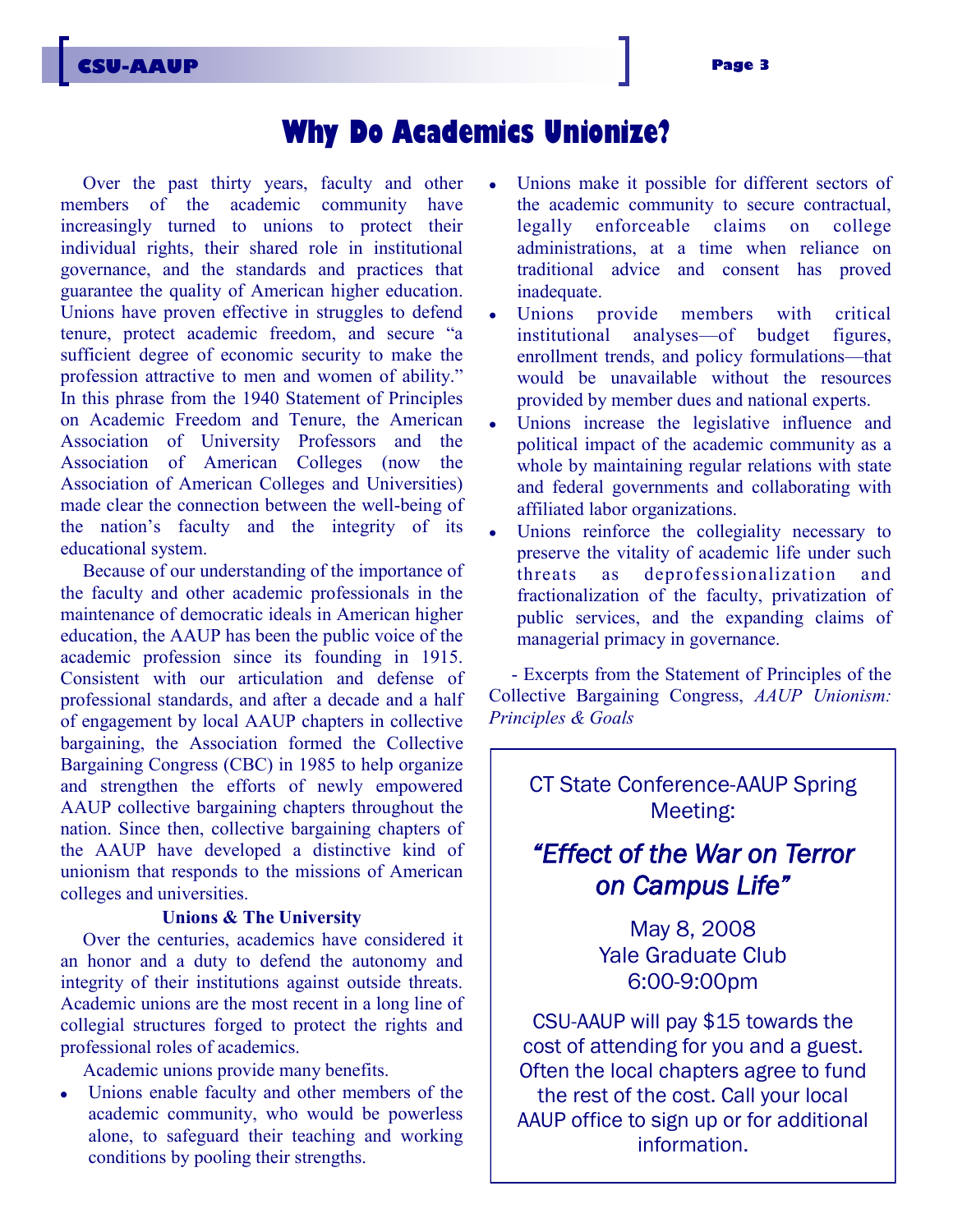## **CSU-AAUP/SUOAF-AFSCME Lobby Day**

Thank you to all those who attended CSU-AAUP/ SUOAF-AFSCME Lobby Day on Wednesday, March 5. Approximately 30 AAUP and SUOAF members participated in the day, and we were pleased to host many legislators and legislative staff at our breakfast. Senate President Donald Williams, Speaker of the House Jim Amann, and Appropriations Chair Denise Merrill all addressed the audience. Also in attendance at the breakfast were Chancellor Carter, all four university presidents, and Board of Trustees member Ron Pugliese.

**CSU-AAUP**

Following the breakfast, participants met with many of their own legislators, in addition to staff from Governor Rell's office and members of the Higher Education Committee. The focus of the day was on SB 308, *An Act Concerning Funding to Increase Faculty* (see update on this legislation below), which if passed would allocated \$1.201 million for more full -time faculty at CSUS. For the most part, legislators understood the need for more full-time faculty at our institutions and said they would support the measure if it appears in the Appropriations Committee budget.

Building relationships with members of the General Assembly is an essential activity for any organization that relies on state funding. As a public university system, the amount of state funding allocated to CSU is crucial in order to keep the cost of tuition affordable to our students, to hire new faculty, and to develop and strengthen our academic programs. Lobby Day is only one of many activities that CSU-AAUP promotes to bring together our members and legislators.



Education and Employment Advancement Committee.

## **\$1 Mil. Recommended for Full-time Faculty at CSU**

SB 308, *An Act Concerning Funding to Increase Faculty,* was amended and received a positive recommendation from the Higher Education and Employment Advancement Committee on Tuesday, March 4.

The original bill language asked for \$1.201 million for full-time faculty at CSUS, \$4.4 million at the Community Colleges, and \$5.25 million at the University of Connecticut. The Administrations submitted the figures to the Legislature, and Chancellor Carter stated at public hearings and in private conversations that the reason the CSU System asked for less money was because they intended to match what the General Assembly appropriated for this initiative.

The Higher Education Committee amended the bill so that all three systems of public higher education would receive \$1 million for additional faculty. Chancellor Carter continues to assert that if this funding is approved, he plans to match it.

The bill was then referred to the Appropriations Committee. Our lobbyist had heard that the latest revenue estimates were disastrous and below what would be needed to fund the proposed Rell budget. If these figures hold, huge cuts will be needed across the board.

However, despite continued concerns with the economy, the Appropriations Committee released its budget on March 26 and it included \$1 million for additional full-time faculty at CSUS. There are many cuts in the budget, but our initiative survived. We will continue to monitor the progress of the budget and keep the membership informed.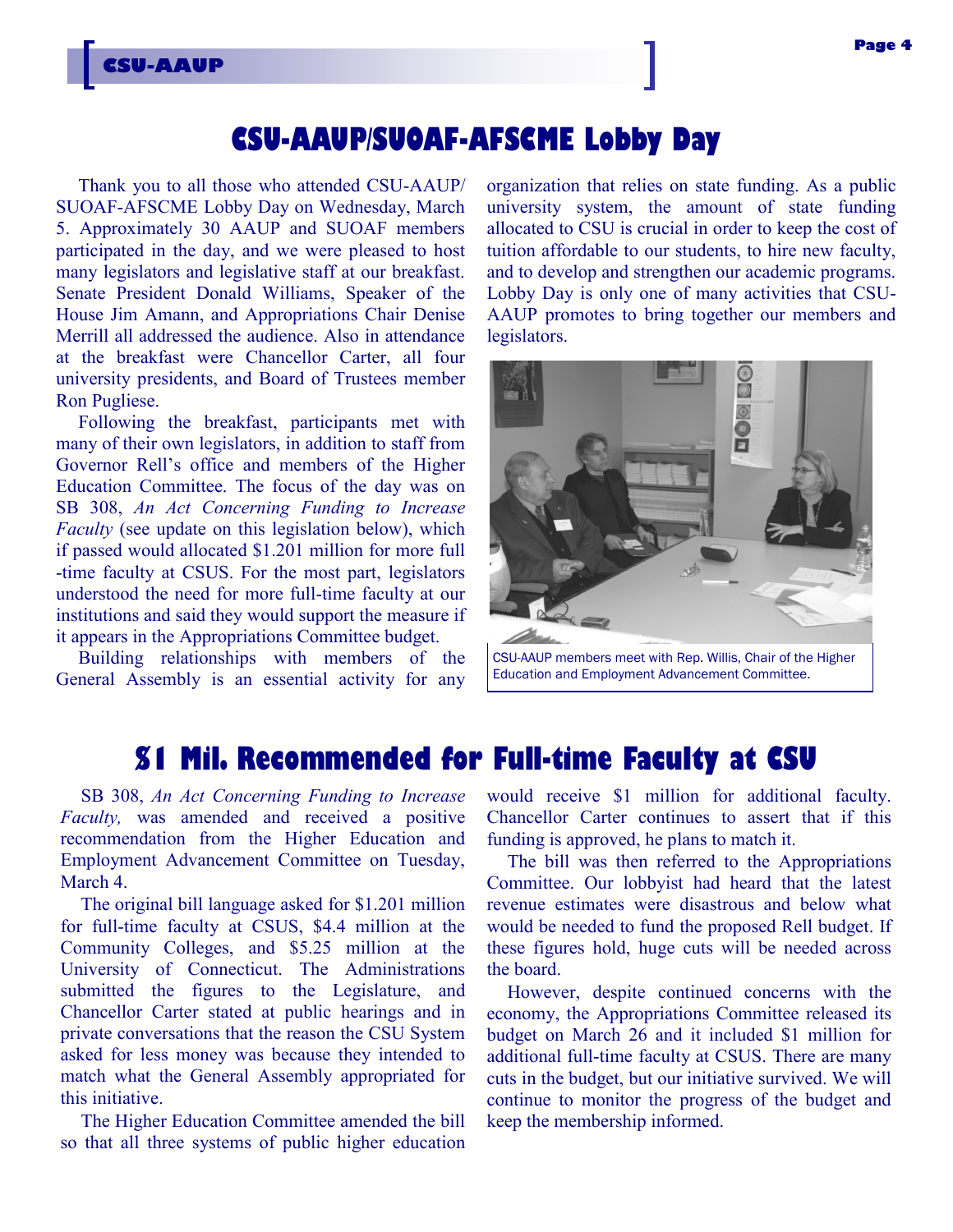## **National AAUP Briefs**

#### **AAUP Files Motion in Habib Case**

The AAUP, in coalition with several other groups, filed a motion for summary judgment and opposition to the government's motion to dismiss in its case against the Department of Homeland Security and State Department on behalf of excluded South African scholar and governmental official Adam Habib. This motion came in response to the government's motion to dismiss the case, filed in mid-January. The AAUP's brief argues that the government's actions violated the First Amendment, and that the court has the authority to review a governmental official's decision to deny a visa or a waiver where the decision implicates the First Amendment rights of U.S. citizens or residents or where the decision was made above the consular level. (*Reprinted from National AAUP)*

#### **North Central State Faculty Elect AAUP Chapter as Collective Bargaining Representative**

The election was conducted by the State Employee Relations Board (SERB). Ninety-five percent of the 60-member bargaining unit voted, with 61% voting for NCSFA-AAUP as the collective bargaining representative, and 39% voting for no representative.

The successful election marks the conclusion of a campaign that began 17 months ago. The next step is to begin preparation for negotiating the first collective bargaining agreement with the college. (*Revised from National AAUP*)

At its February 21 meeting, the CSU-AAUP Council:

- Approved the release of a Request for Proposal (RFP) for a Workload Study at the Connecticut State University System
- Voted in favor of a resolution to expend \$250 towards sponsorship in support of the 20th Annual Henry Barnard Distinguished Student Awards Banquet
- Approved a resolution to pay half the cost of the Connecticut State Conference-AAUP Spring Meeting for each CSU-AAUP member and a guest
- Reviewed a memorandum written by President Walsh updating the membership on National AAUP's Restructuring Proposal
- Discussed mandated computer tutorials that were being imposed on faculty at WCSU
- Heard a report that the campus administrations have been cooperative in giving the union ID card numbers for the faculty for the upcoming online union elections
- Heard a report from Joe Grabarz from the lobbying firm of Betty Gallo & Company that the full-time faculty bill was receiving some support in the General Assembly

#### **Senator Williams Reception**

CSU-AAUP and SUOAF-AFSCME hosted a reception in honor of State Senate President Don Williams for his leadership during the 2007 legislative session. The event was held at Central, but faculty, staff, and administrators from all four campuses were invited to attend as well as members of the Board of Trustees and all legislators. Approximately 100 people attended the event, which ran from noon to 1:30pm on February 26.

Sen. Williams was instrumental in passing the "CSUS 2020 Bond Package", which awarded \$950 million to the university system for infrastructure improvements. In addition, Senator Williams supported \$1.3 million in funding to CSU for additional full-time faculty. This commitment to CSU was the largest in the its history and will go a long way towards transforming faculty working conditions and student learning conditions.

From left to right: CSUS Chancellor David Carter, Senate President Don Williams, and CSU-AAUP President David Walsh at the CSU-AAUP/SUOAF-AFSCME reception in honor of Don Williams.